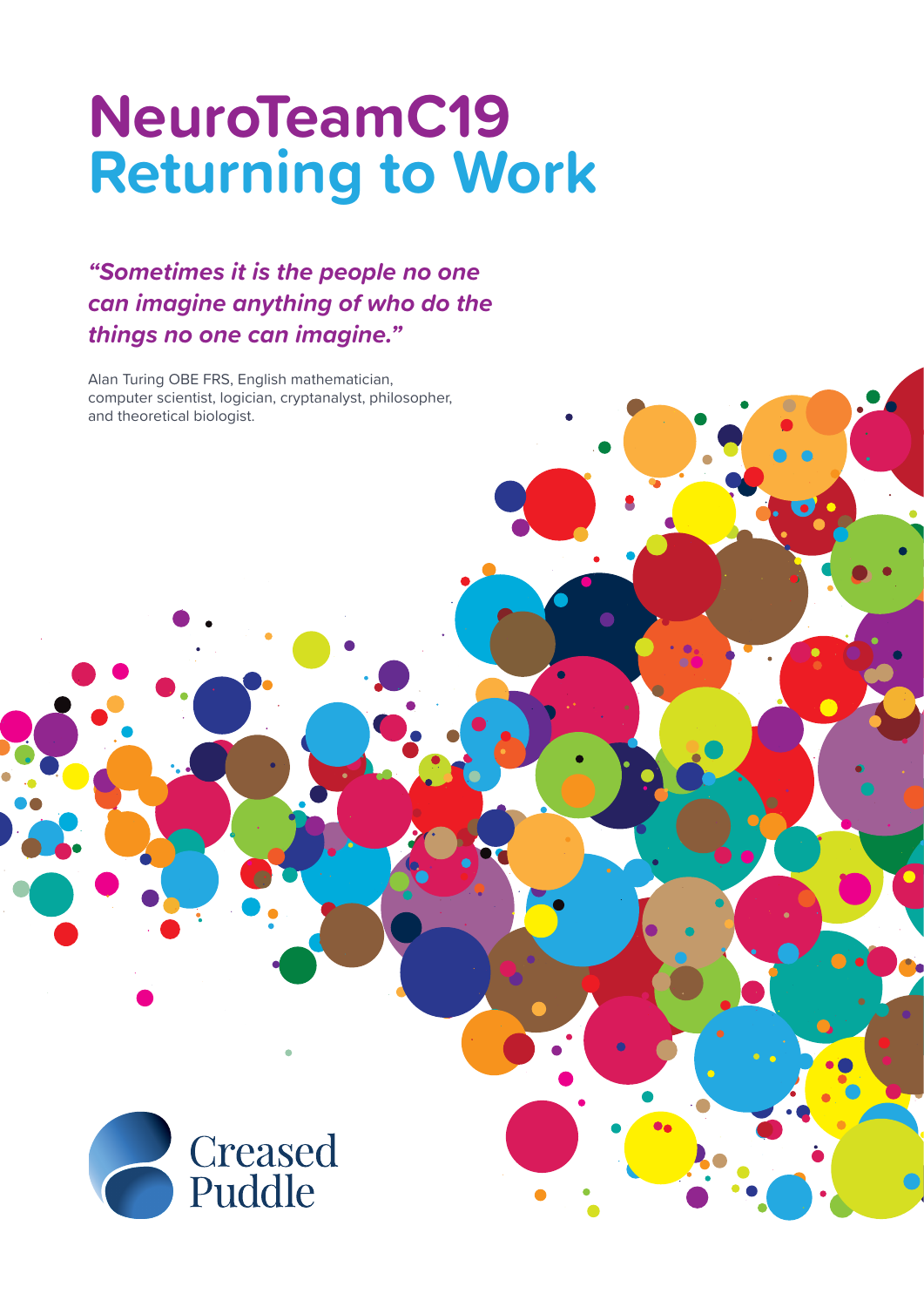### **Welcome**

**A message from Creased Puddle CEO Caroline Turner**



Although we are still a long way from life getting back to normal, people will start to return to their jobs and their physical places of work over the coming months.

Many will have spent an extended period of time working from home and others will have spent many months not working at all. Lifting the spirits of returning employees will be a crucial ingredient for a sustainable future.

It might surprise you to know that a minimum of 17% of your workforce will fall into a neuro minority group such as, Dyslexia, Dyspraxia, ADD/ADHD, Autism or Tourettes. The prospect of returning to work, or to the workplace, will be a challenge for many.

Our expertise lies in developing and supporting neurominorities, yet with COVID-19 we are seeing our services extending to other conditions such as Chronic Fatigue, Fybromyalgia and Depression. The team at Creased Puddle have put together this guide for you, the employer, to assist you in supporting your teams as they return to work and understand some of the challenges a neurodivergent member of your team may experience.

Thank you to the many Neurodiversity specialists who have worked with us to put this guide together. We hope you will find it helpful, but if you need any additional support the Creased Puddle team are here to help.

Timor

**Caroline Turner** Founder and Director of Creased Puddle Ltd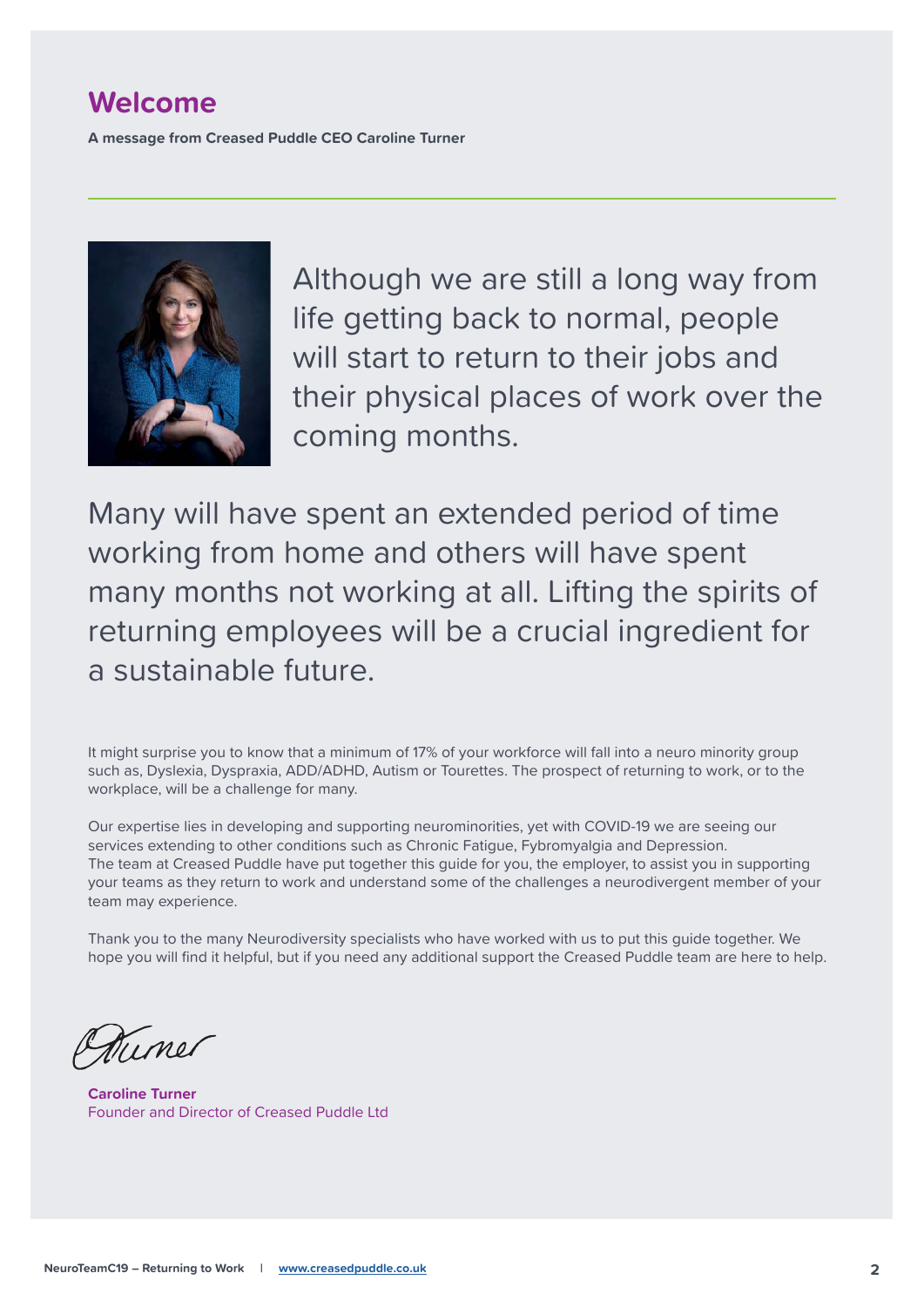## **The Impact of Covid on people**

According to the British Medical Journal, many of the anticipated consequences of quarantine and associated social and physical distancing measures are themselves key risk factors for mental health issues.

Mitchell Elkind, professor of neurology and epidemiology at Columbia University, refers to the effects being "long-term neurocognitive problems," including decreased concentration and memory.

We also need to pay attention to our teams who have had COVID-19 as there is much research that patients are reporting a long-term impact on fatigue, concentration and mood.

#### **Potential effects on your employees?**



The effects on those returning to work are likely to be wide ranging and complex. They may be physical, mental or emotional depending on the individual and the reasons why they have been away from the workplace. Understanding what their journey and experience away from the workplace has been will be key in supporting them. They could be returning:



**Each scenario will pose different challenges for the individual.**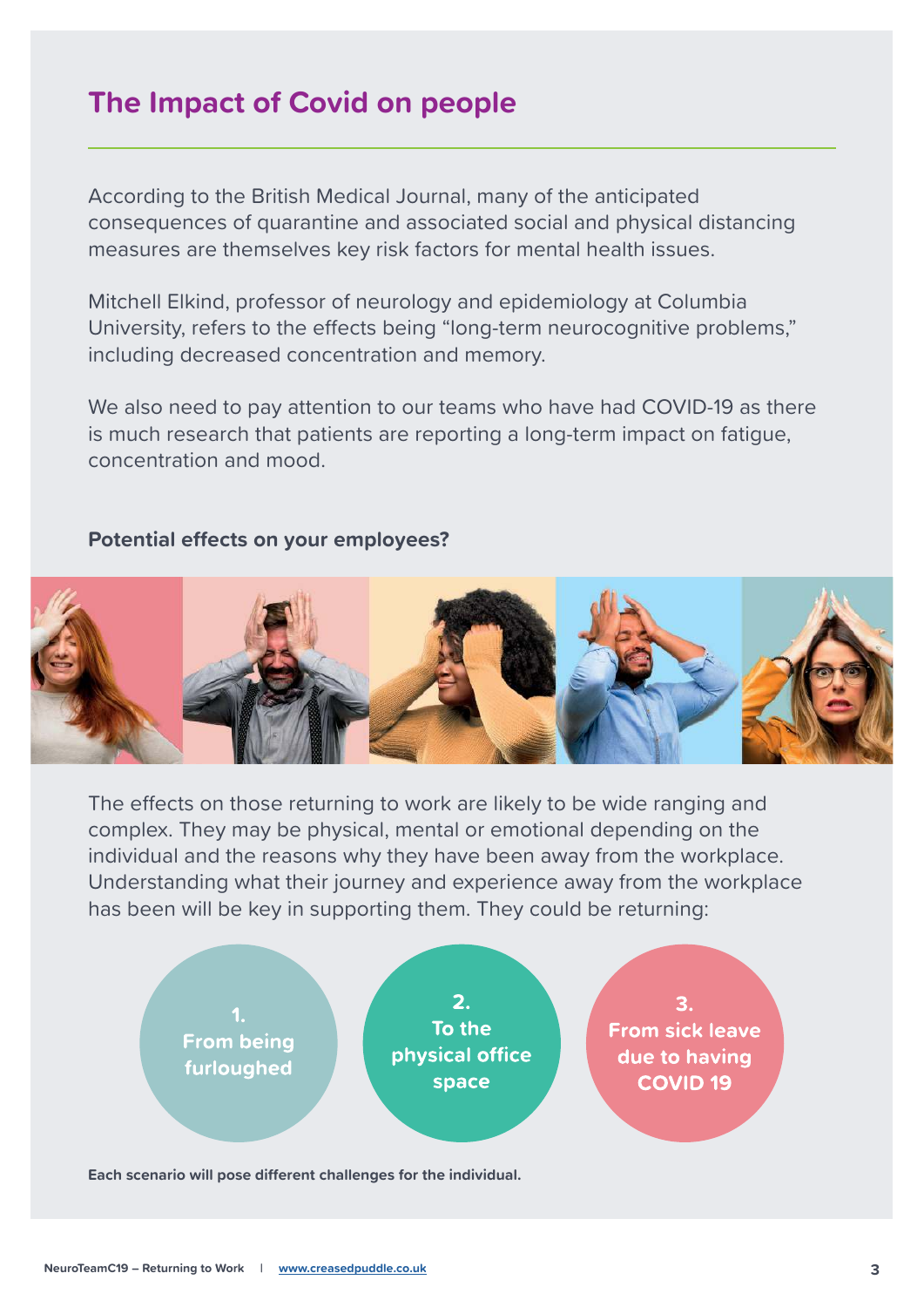### **Executive function**

Executive Function is an umbrella term for many abilities including: planning, prioritising, short-term memory, processing vast amounts of new information and following multiple sequences. ADHDers will know only too well the challenges of impaired executive function, as do those Autistic and Dyslexic employees.

For some individuals, being away from the stresses of a daily commute and a busy office environment, may have helped to improve their executive function. Coming back to the workplace may re-highlight these challenges as they have to deal with more distractions and stress caused by travel.

Others however, may have found the lack of routine and structure caused by working from home to have caused a decline in their executive function. On return to the workplace it may take time for their executive function to return to what it was before and that could cause self-doubt and frustration.

What this shows is there will be a period of adjustment for neurodivergent employees coming back into the workplace, and it is the role of the employer to recognise that and understand what steps they can take to support individuals as they return.

#### **Sensory Overload**

The impact on executive function in a busy, distracting environment may also result in Sensory Overload for some individuals.

Certainly for those who are autistic, the stress of having to commute to the workplace once again is likely to be further exacerbated by the need to wear a mask as part of their role, and on their journey to and from the workplace.

#### **Signs to look out for:**

**Staff missing deadlines or taking longer to finish projects** 

**Difficulty keeping on track with conversations, particularly in longer meetings, whether on Zoom or in a new socially distancing office**

**Individuals missing verbal instructions**

**Some may start to become frustrated when commencing a new project, when previously they would have got on and even got ahead**

**There may even be staff who are less productive**

#### **Energy drains**

Challenges with executive function and sensory overload may also be energy drains which can manifest as physical symptoms such as fatigue, depression and sickness.

Friend and associate of Creased Puddle, **Helen Needham who is the founder of Me.Decoded**, talks about being more productive whilst working remotely and the possibility of being less productive by going back into the workspace. Some of your staff might actually become less productive.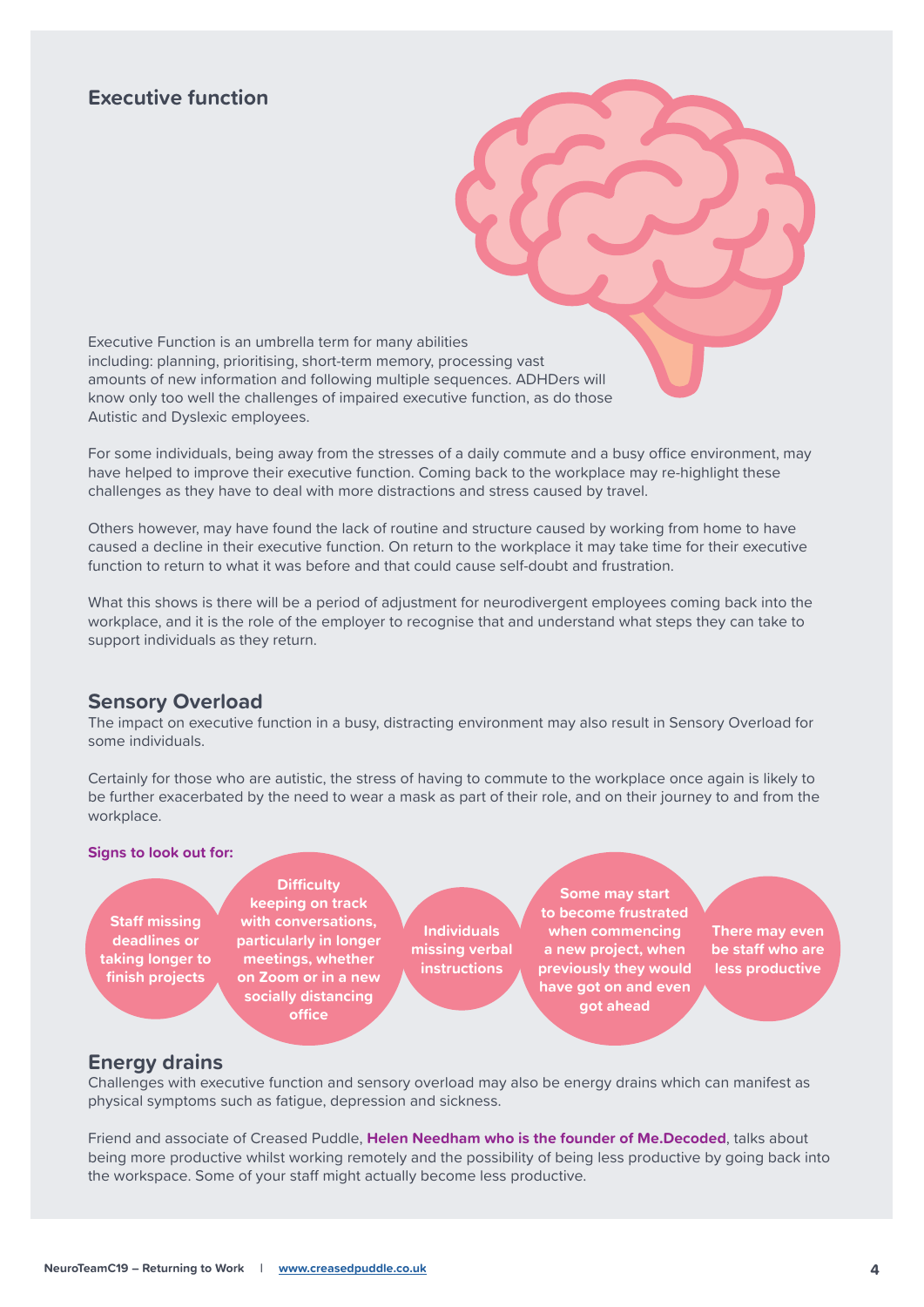## **What can we do as managers, colleagues and employees?**

**There are some simple and practical steps we can take as managers, colleagues and individuals to help minimise the impact of returning to work. Please share these with your teams and use them as a conversation starter.** 

- **1 Pace, Plan, Prioritise** is the advice given by Royal College of Occupational Therapists – whether your team are recovering from a home bout of COVID-19 or they were hospitalised. Similar advice is given to many with Chronic Fatigue.
- **2 Rest** take breaks, take micro 30 second breaks. Mini mindfulness can be excellent. Simply pause and take all your attention from your busy head and notice your toes. Yes your toes. Take 3 breaths. Your usual breath. And notice, where your attention goes the energy flows and you will slow down.
- 3 **Phased** return to the 'work space'. Build in a staged return to work rather than jumping in. Members of the Diversity and Inclusion NE group shared their strategy of inviting staff in for one hour.
- 4 Taking advantage of the **quiet vs busy times**  rather than the traditional back-to-back meetings. Learn to block out 'down time' before the next meeting or even arrange to end all meetings 5 minutes early for a bit of down time.
- **5 Manage the Noise!** Video, Zoom, Microsoft Teams, Googlehangouts are all a huge drain on the brain. Those people not on these calls can become overwhelmed sitting along from someone who is constantly online! And for the person constantly on these calls it can be even more draining.
- 6 **Mindfulness** can be 1 minute, 5 minutes or 20 minutes. Deep mindfulness is a way of life, a way of being, yet many of the principles of Mindfulness can be a gift to those of us feeling overstretched and drained.
- 7 Encourage your team to **go for a walk**. When we walk our biology uses both the left and right hand side of the brain. It engages the full brain. So, if we are stressed or struggling with a task, having a walk allows both sides of the brain to gently work together as they take in the environment – better still if your offices are near nature.

### **What else can employers do?**

- Connect with the great coaches and psychologists of the Creased Puddle network. They are all hugely talented and experienced at working one on one to build confidence, strategies, new ways of working when the current ways no longer seem to be impactful.
- Train up Neurodiversity Champions (roles similar to those of Mental Health First Aiders). This will mean that not only can they support neurominority employees, they can support those who are struggling with COVID-19 as we are seeing cross over symptoms.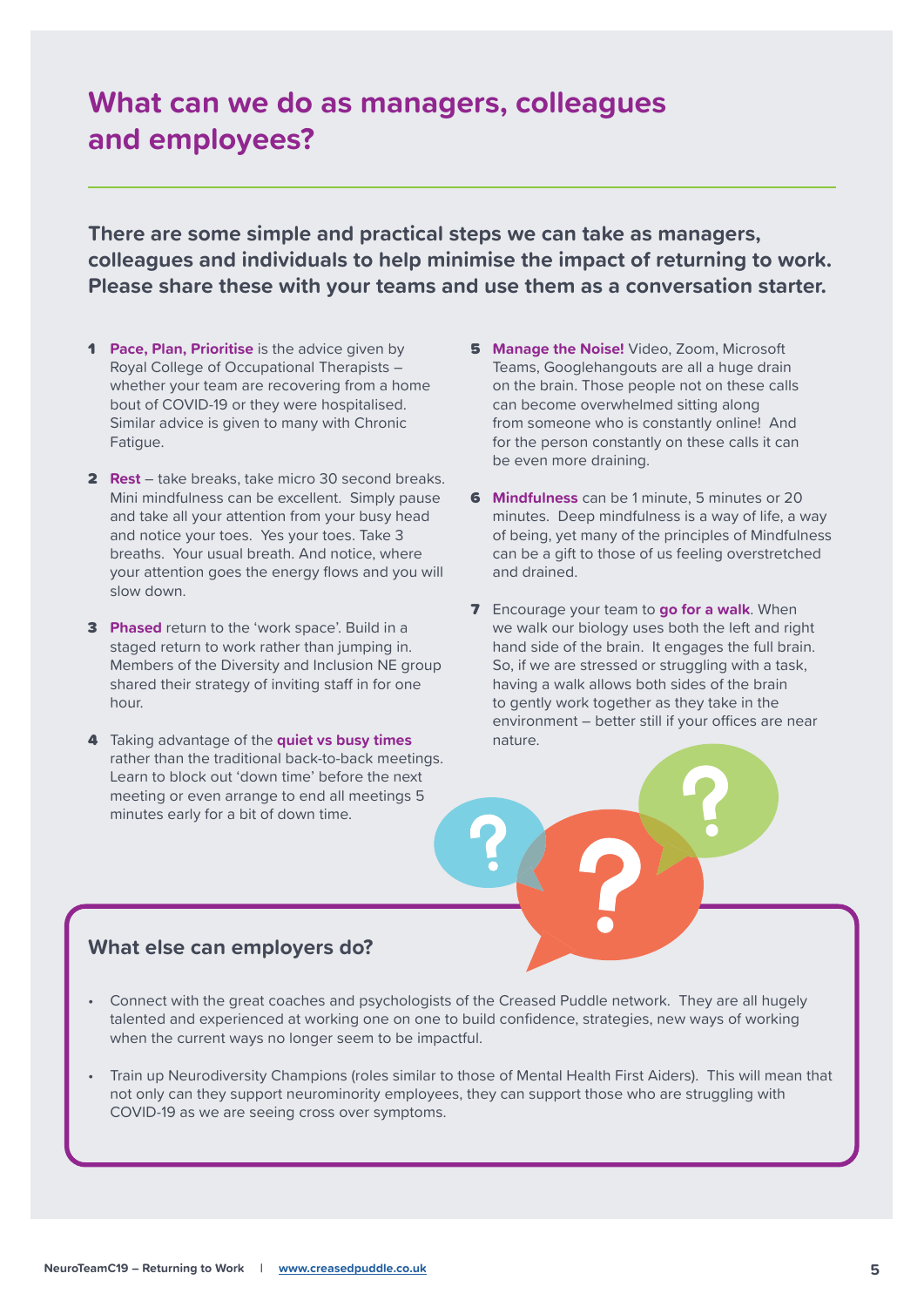## **Case Study: Sky Betting and Gaming**

Educating, raising awareness, creating space for uncomfortable conversations, and sharing perspectives is a huge part of how we approach Inclusion and Wellbeing at Sky Betting and Gaming. We work towards devolving accountability to all leaders and employees to achieve our People Vision; to build and promote a culture where difference is valued and everyone can be the best version of themselves.

We know that in times of crisis, Inclusion and Wellbeing can often be the first things to be sacrificed, so throughout the pandemic we continued and dialled up on our work to ensure our employees were supported to be their best.

We are now beginning to think about our return to the office and one of the pieces of work that's really helped us with this is our brand-new Neurodiversity Training offering, which we built in collaboration with Creased Puddle.

In November 2020 we worked with Creased Puddle to deliver a Train the Trainer course for 12 employees from our People Team and Wellbeing Champion community, who are our trained Mental Health First Aiders. We created 4, 90-minute, bite-size workshops that can be delivered on an on-demand basis to employees and leaders across our business; Appreciating Neurodiversity, Appreciating Autism, Appreciating ADHD and Appreciating Dyslexia and Dyspraxia.

The aim of the training is to help us become better equipped to support and empower our neurodiverse candidates and employees, both present and future. This includes being able to understand and support employees with the everyday challenges they may face at work and really utilise and leverage their strengths.

It has also helped us to think about how we will support our neurodiverse employees back to work.

### **Supporting our Neurodiverse employees in returning to work**

#### **One solution doesn't fit all**

Throughout the pandemic we regularly surveyed all of our employees to determine how they

would like to work at SBG in the future. We have a huge appreciation for the fact everyones brain works differently and therefore we need different environments to be at our best. As a result of this, our return to work will be a blended approach of working from home and collaborating in the office, which teams will be empowered to self-manage based on their needs.

#### **Creating the right environment**

We've been looking at the way our new Head Office is constructed to create an inclusive and accessible environment on our return, as well as simple practices and processes we can put in place to reduce anxiety of a return, such as preview videos and early open days to explore how the office looks and feels. We've also looked at how we create accessible communications both internally and externally whether that be the colours, fonts and writing style we use, through to integrating assistive technology into our platforms.

#### **Giving leaders the right tools and confidence**

Our leaders will play a huge role in supporting our people back to work. As such our Executive Leadership Team experienced a **virtual neurodiversity workshop** to help them think about our return to the office with a neurodiverse lens. Our People Team are building a Future Ways of Working Playbook to give managers an on-demand tool to support them to support our people and our Skills and Development Team are building a Virtual Leadership offering to provide managers with the knowledge and skills to manage teams in the new world.

As well as benefitting our neurodivergent employees, we know many adjustments can have a wider impact, in creating an inclusive environment for all of us. As the workplace experiences the symptoms of an inequitable world, we know we will always face challenges, however we will always seek best practice from expert organisations such as Creased Puddle and the life experiences of our employees to build a better place to work for our people and support them through times of change.

#### **Holly Straker** Inclusion Lead, Sky Betting and Gaming

#### **Kate Lumsden**

People Support Principal, Sky Betting and Gaming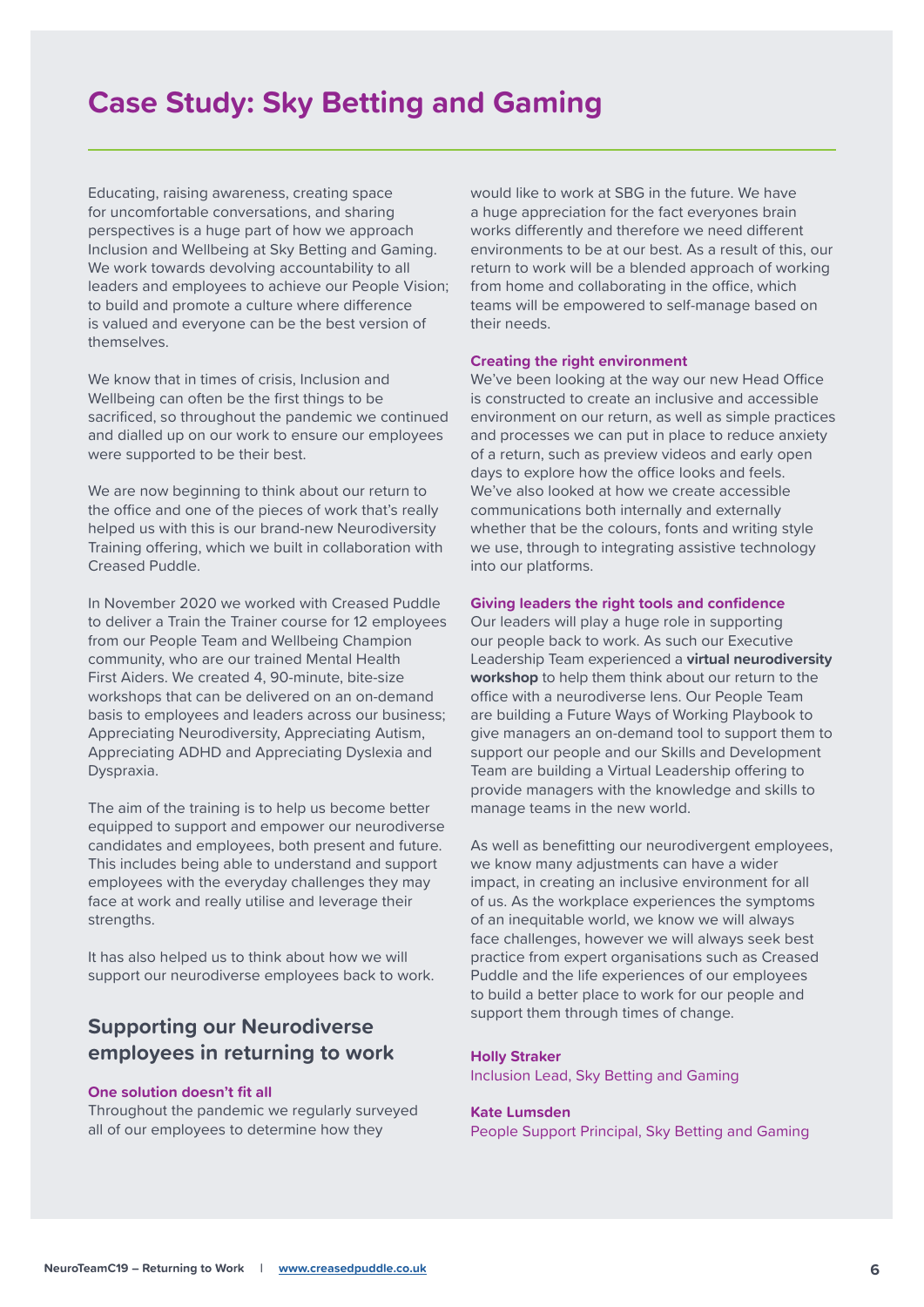### **Planning for a Return to Work**

"Many of my clients are now looking to plan the return back to the office. There is a new focus on a hybrid model office, changing how the office functions and the expectations of the workforce to be present in an office environment. It has been amazing to see more businesses offering more opportunity for choice and flexibility than ever before.

The process of moving to remote working has forced many companies to engage differently with their employees - and more frequently - as they have navigated difficult and challenging times. We are now seeing companies focused on asking what their employees want or need for that return, using multiple mediums and much more frequently than ever before".

### Flexibility and choice has always been one of the most important benefits for candidates but it now tops the list.

**Nicole Minuke Enterprise Client Manager UK: Spring IT & Engineering**

#### **9 Top Tips from Do-It Solutions**

Professor Amanda Kirby CEO of DO-IT SOLUTIONS and Neurodiversity researcher has produced the following graphic.

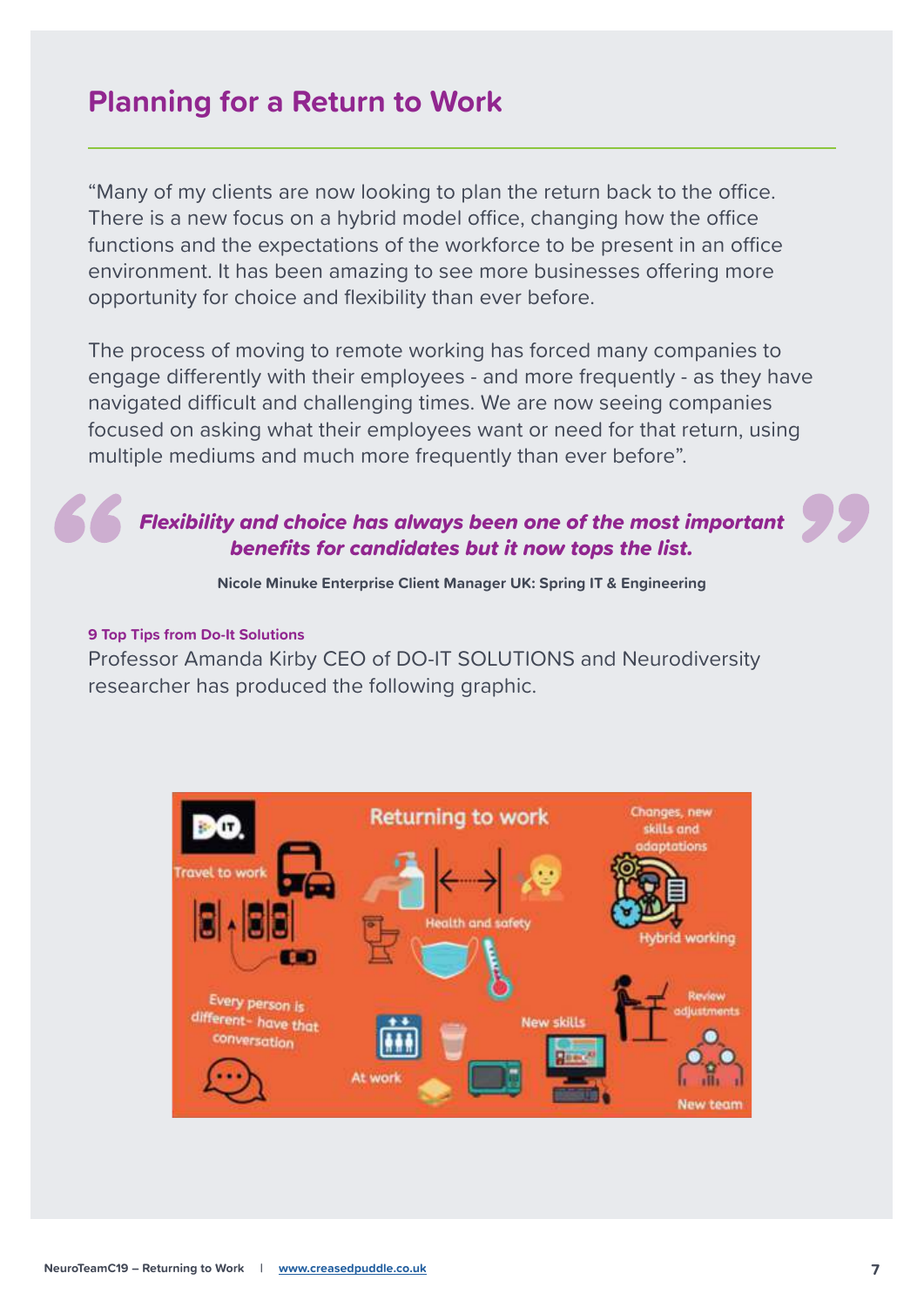### **Getting Ready for a Return to Work**



### **Assistive Technology and Ergonomics - CBairdConsultancy**

The shift to home working has been a huge change for many of us, and with the prospects of returning to the office looking increasingly hopeful at some point this year, now is a good time for employers to start looking at how this is going to impact their workforce. With respect to the use of **Assistive Technology (AT) and ergonomic adjustments** such as specialist mice and keyboards, desktop equipment and ergonomic seating, it's easy to overlook these needs in the move back to office-based work.

One of the first changes to consider is a very simple question of **portability**. Not every employee will be returning to an office full-time. Ideally, employers will be offering their staff a choice of how they work, with much more flexibility in work location being offered than was thought possible in the world pre-Covid. This means that staff may either have two computer systems (one in each location), or more likely, will have access to a laptop that can be taken from one place to another. If this latter option is the case, some adjustments that should be considered include:

- **1 Docking stations:** Access to power sockets in offices can often be difficult, if not nigh on impossible. Unless there is an easily accessible power socket on the surface of a desk, consider putting in place a docking station or additional power supply that can be left plugged in at the employee's office desk. Not only does this reduce the risk of a power supply being left at home (or at the office), but it means the employee does not have to crawl about under a desk to find a plug socket. This is especially relevant if an employee has a physical health condition affecting their mobility.
- 2 **Ergonomic accessories:** Equipment such as specialist mice and keyboards can be bulky to transport and may run the same risk of being forgotten as a power supply does. If an employee is to work from both home and an office, then consider having two sets of equipment to ensure that they are able to work safely and comfortably at all times.

Where **Assistive Technology (AT)** software is in use, there are particular issues that employers need to be aware of with a potential move back to office working:

1 **Software licenses:** Additional software licenses may be required for some employees. This is especially so if the employee has been given a laptop to work from at home, and a desktop computer to use in their office. However, this is not the case with every piece of software as some will allow the user to carry out more than one installation per software license or subscription. Check the license agreement (or ask the supplier) for each item of software to find out what limitations there are on the number of installations per license.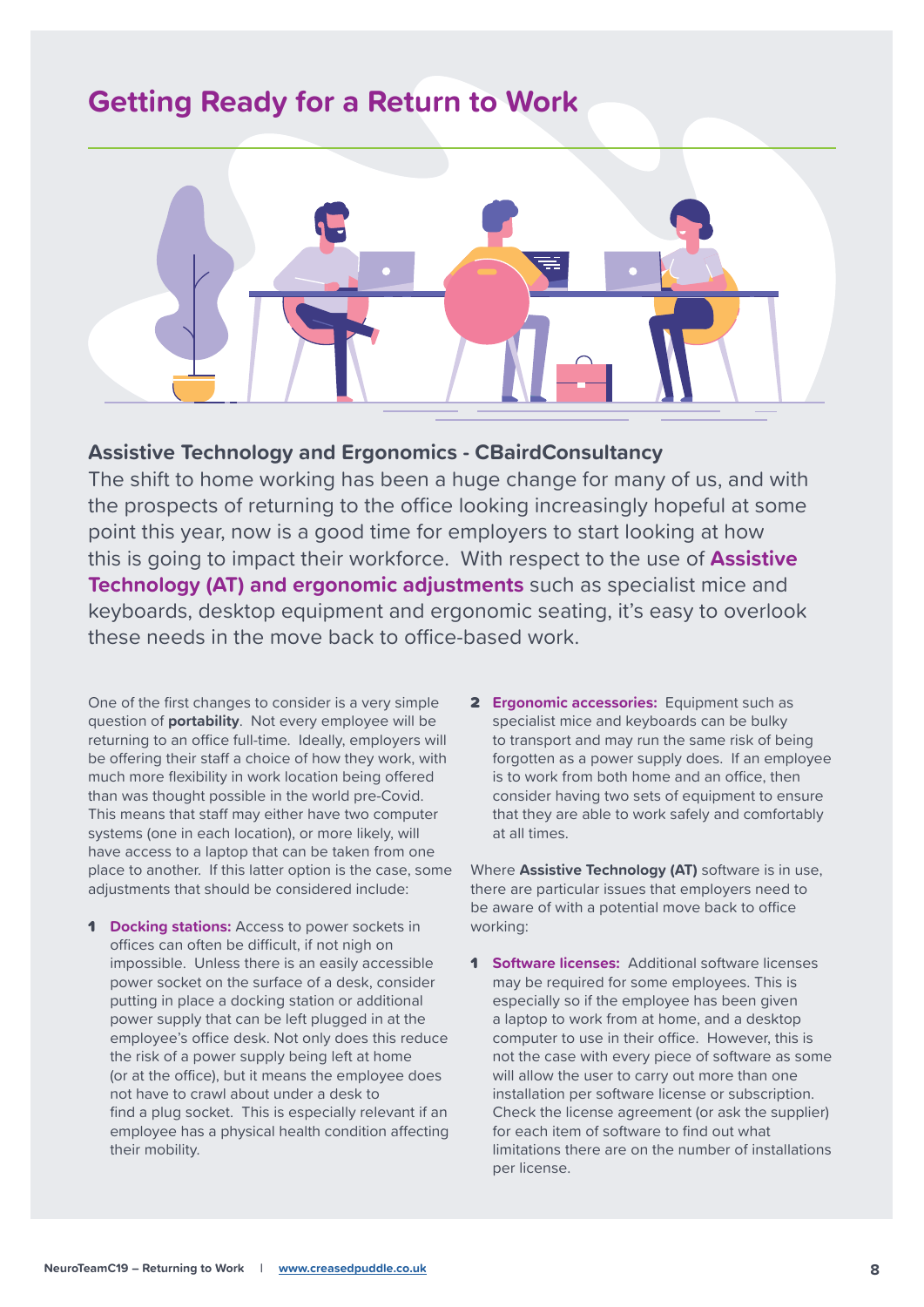- 2 **Software setup:** Some items of AT software may need to be set up specifically to suit a different working environment - one example of this is voice recognition software. A simple change of headset, or the amount of background noise that is present can have quite a big impact unless the software is configured to take this into account.
- 3 **User settings:** Where two different computer systems are to be used by the employee, settings for their AT software may have to be replicated from one machine to another. Not every user will be comfortable doing this themselves and some may need support from people who are experienced in using the software to copy settings across.
- **4 Training:** While some employers have been amazingly supportive of their employees and have helped them to make the transition to working from home easily, this isn't true for everybody. Some employees have lost access to AT software since moving to working from home as it had previously been installed on their office desktop computer. In these cases, the employee may benefit from a few sessions of refresher training to help them get back up to speed with the software they had previously been making use of. We all forget how to do things if we're not doing them regularly!

**5 Wellbeing** may have gone a little astray over lockdown as some employees may have been working at the kitchen table, in the bedroom using a chest of drawers as a desk, or as I saw someone sitting at their ironing board!

 As a result, bad ergonomic and poor **postural habits** may have crept in that need to be addressed to make sure that we are working safely. This may mean additional **DSE** screening is required to remind employees of the importance of things like how their workstation should be set up to reduce the risk of bad posture creating issues such as back pain. In particular, the use of laptops as a main workstation is a very real hazard that employers need to bear in mind and make adequate provision for.

 Addressing these points before they create problems is infinitely better than waiting until employees begin to take time off work as a result of poor workstation setup.

**Colin Baird is the Director of CBaird Consultancy and provides technology training and ergonomic assessments.**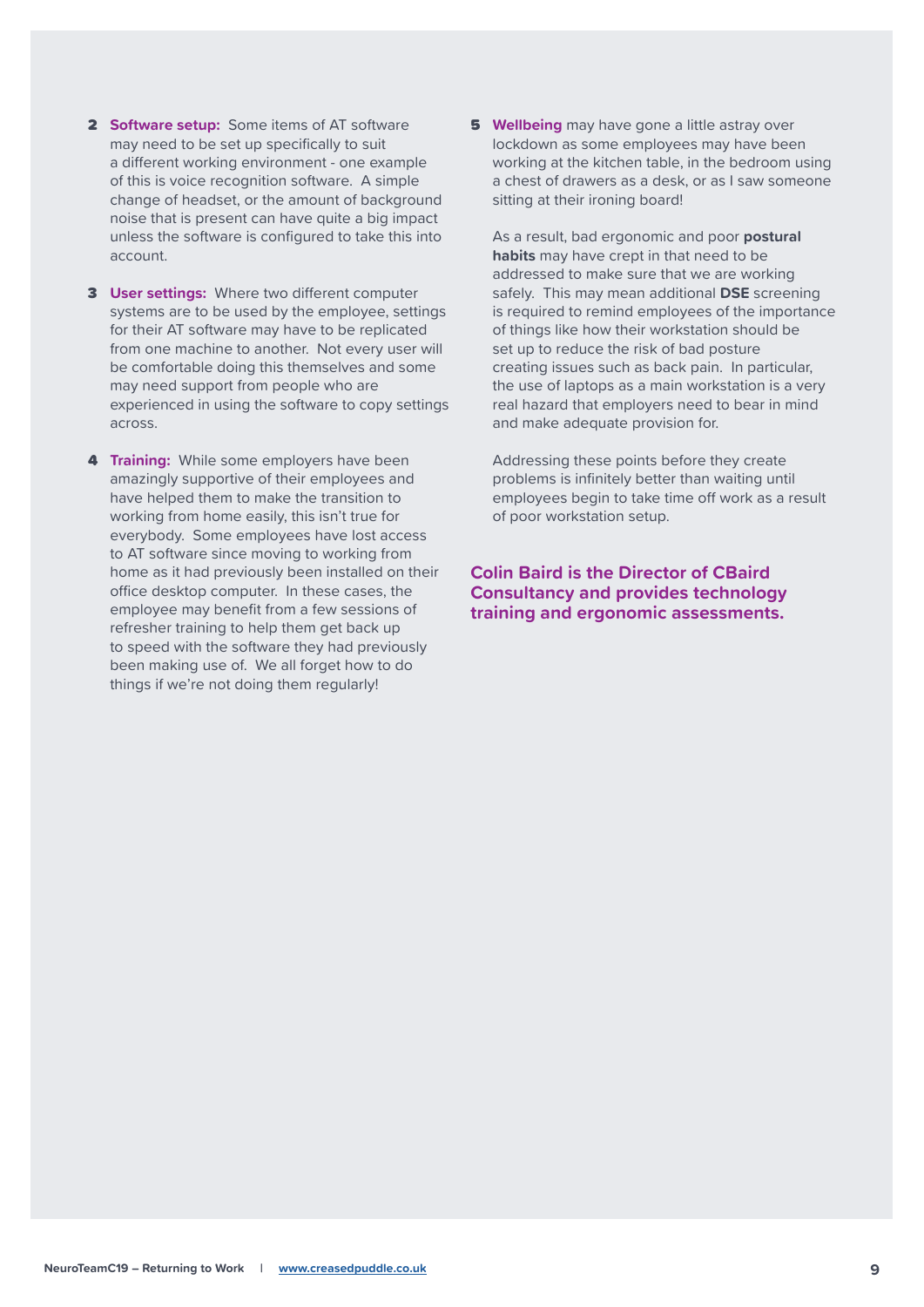### **Coaching #return**

Our coaches at Creased Puddle report an average 7 out of 10 clients have asked for coaching around returning to the office.

Interestingly, (anecdotally) our clients who are autistic, ADHD dyslexic or dyspraxic appear to have two clear themes:

- Remote working has allowed them to shine, relax, remove distractions, reduce sensory overwhelm and have created a new way of working
- Remote working has been isolating and a challenge being away from the team, structure has been the greatest challenge

"Lockdown was a drain emotionally, I never realised being ADHD I needed people so much. I felt like a caged tiger. Needing that stimulus from others voices and bodies. Now I am concerned I will be like a wild tiger when we get back into the office. I need to calm myself down a bit."

In our 2020 publication on going into analysing remote working we focussed on the limbic system. Neuroscience tells us when faced with danger our brains can fall into the primitive part of the limbic system – that part which triggers fight, flight or freeze. You may notice:

# Fight:

Louder in voice, faster in speech, argumentative or controlling. Complaining that now is not the time to return. Blaming the government for getting things wrong.

# Flight:

Avoiding or cancelling start back meetings/interactions; avoiding the 'trial hour' back at the workplace, almost becoming invisible. Not engaging in conversations around how the office has been prepared for COVID safe.

# Freeze:

Stopping mid-sentence, forgetting what they were about to say, memory blocks creating small inconsistent errors. Staying out of the conversation when asked 'how prepared are you to return to the office?' Having no opinion on whether they want to return or not. Avoiding letting you know exactly when they can come into the office.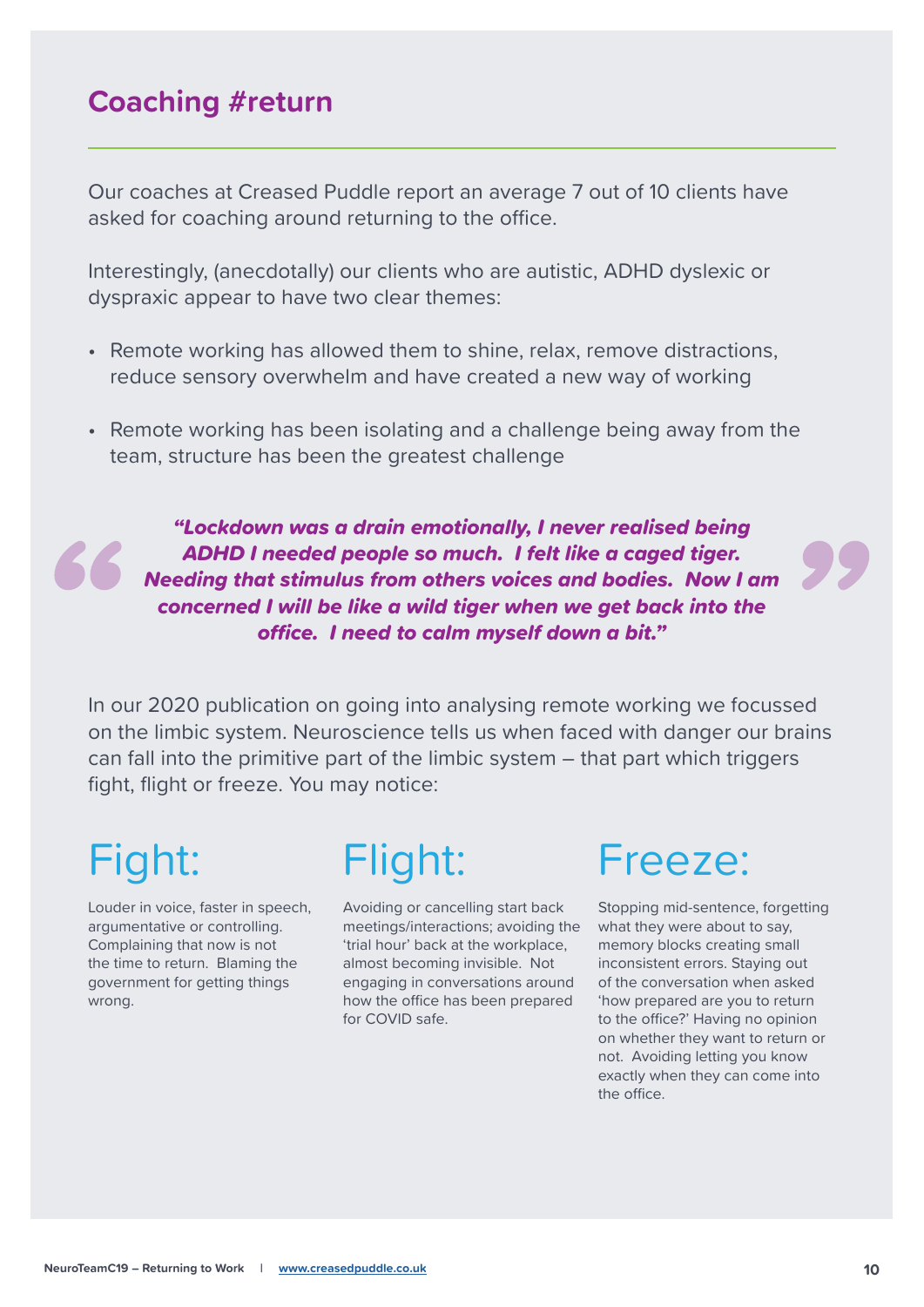

When our teams return, it is about getting back into that neo cortex. That part of the brain responsible for creativity, learning, linking and connecting. The part of the brain that learns, develops and has those out-of-the box ideas. This publication has given a host of ideas on how to reconnect to that brilliance of the neo cortex and how to settle the limbic system.

There is also a part of the brain that is known for our need for rules, what is right and wrong, procedures and our tribal and herding instincts. This is often referred to as the mammalian brain. The part of us that needs others to feel settled and move on.

**Learning how our brain works can have a life changing effect on neurodivergent clients.**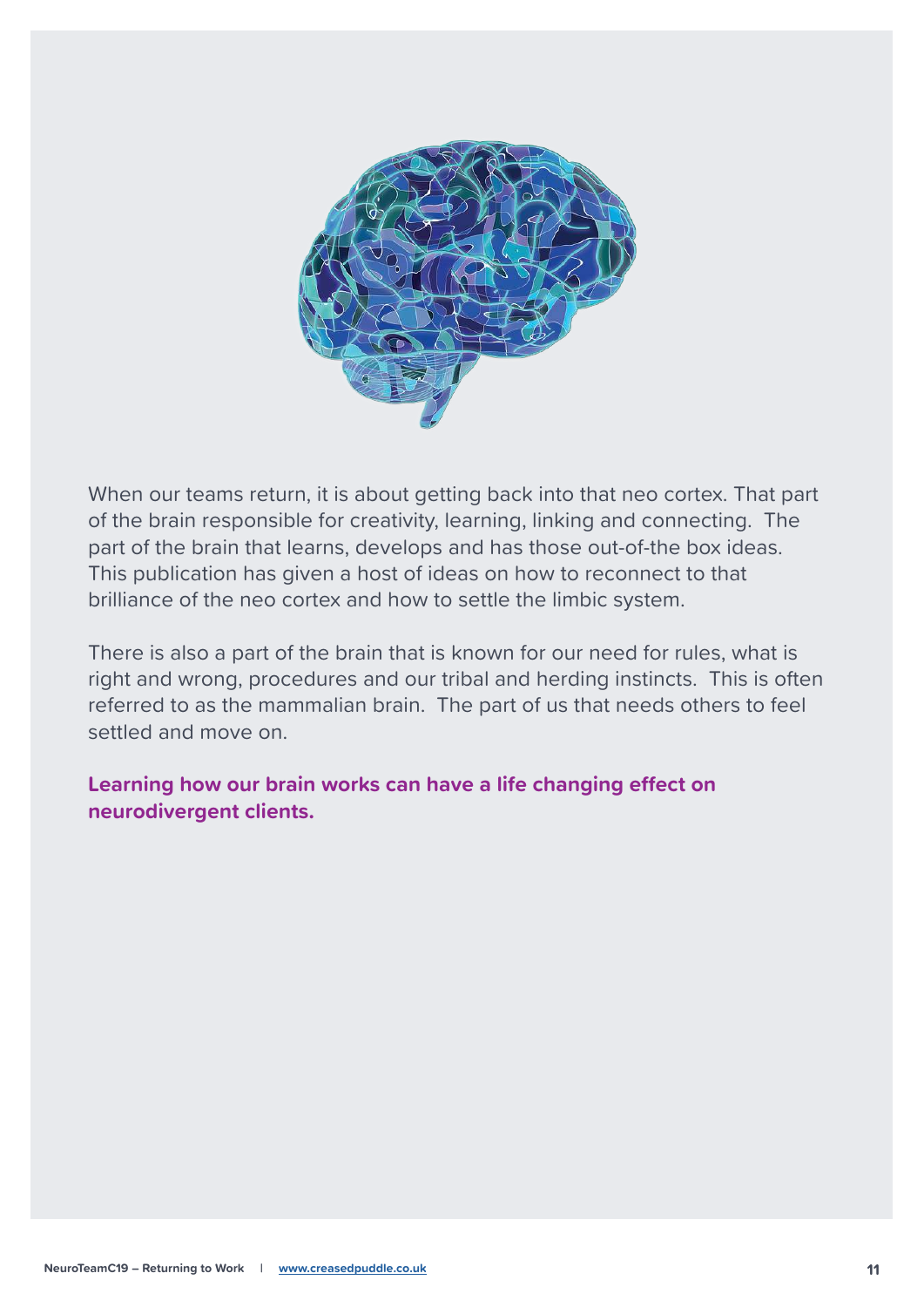### **Control**

We talked about control in 2020, taking a tip from Covey, circles of control and influence. And control remains a focus as we #return. Some may be feeling out of control and losing the order they created in their home office. Others will be running to knock the door down and regain the order and control which our businesses can give employees.

Our coaches are finding this model is helping many clients to explore the areas they can control and let go of those they cannot. This allows that engagement with the neo cortex and our creative thinking brain once again.

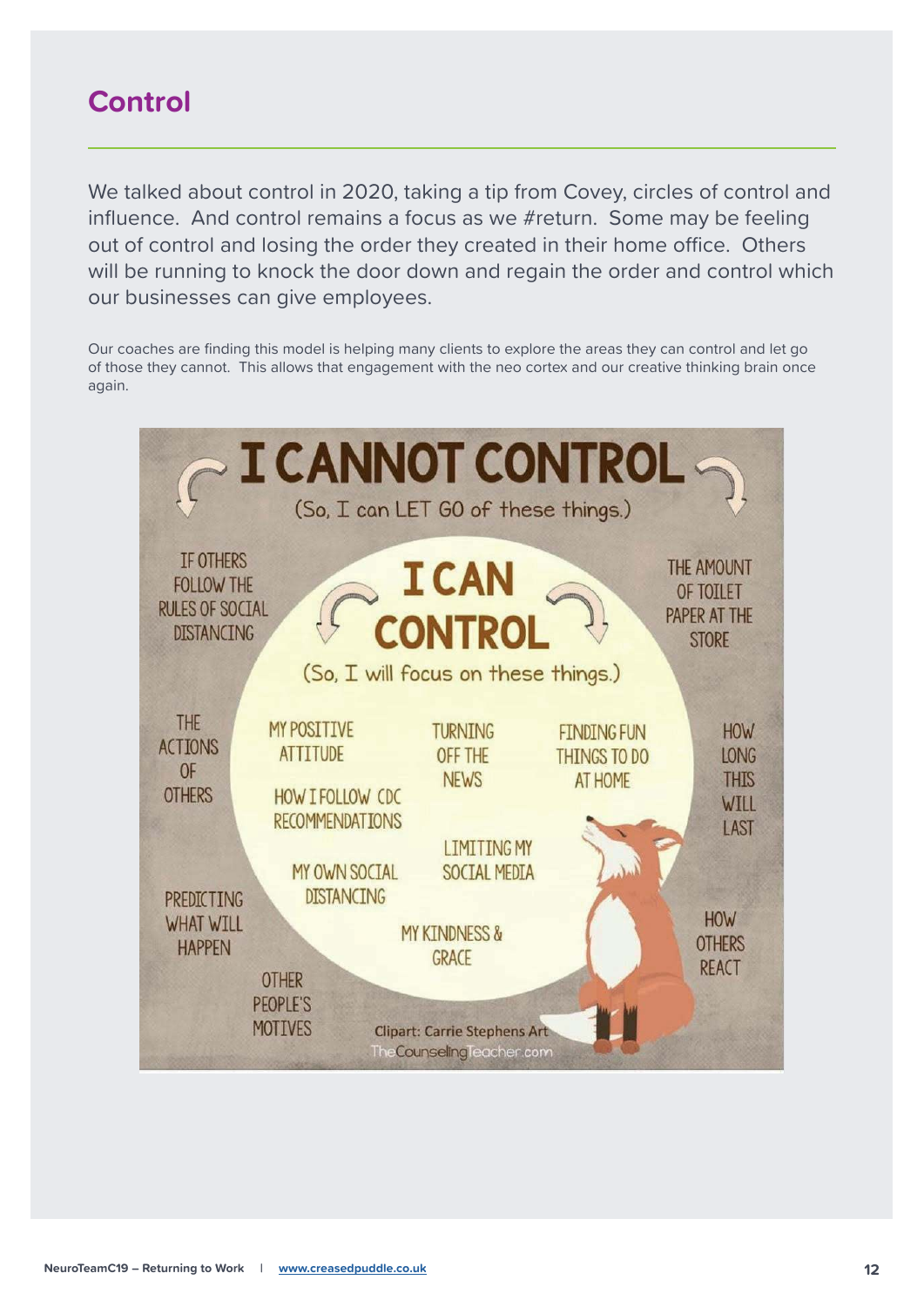# **Listening**

**A word from Cheryl Winter, our Operations Director and Lead Neurodiversity Coach, here at Creased Puddle.**



# **LISTEN**. Then ask again and **LISTEN**.

#### **Listen out for:**

- The overwhelm.
- Listen out for the getting stuck.
- Listen for the stress.
- Listen out for the reptilian brain taking over.
- Listen for that shift back into the neo-cortex, that connecting learning centre of the brain as staff problem solve themselves into this new way of working.

Our coaches at Creased Puddle are only too aware of the need for their neurominority clients to download when they have reached overwhelm. There is no stopping it, it simply flows on and on and on. Most people find it really helpful to have someone to talk to.

Managers operate much as our coaches do, by using their greatest talent – listening. Listen to that download, and pause, and pause again before you ask one great question.

#### **"When all of this is happening, what would you like to have happen, right now?"**

The question brings them back into the here and now. Yet take note, they may not provide a cohesive answer, you may hear more overwhelm and downloading.

#### Pause, listen and ask once more **'"And when all of that is happening, what would you like to have happen right now?"**

It may appear an unusually constructed question, yet it is one which may help your team as they prepare to and eventually do #return to the workplace.

'What would you like to have happen' is a key question taken from the coaching field of Clean Language **www.cleanlanguage.co.uk** These tools were created by David Grove, a Psychotherapist working with those in trauma and PTSD.

**Cheryl Winter** Operations Director and Neurodiversity Coach Creased Puddle